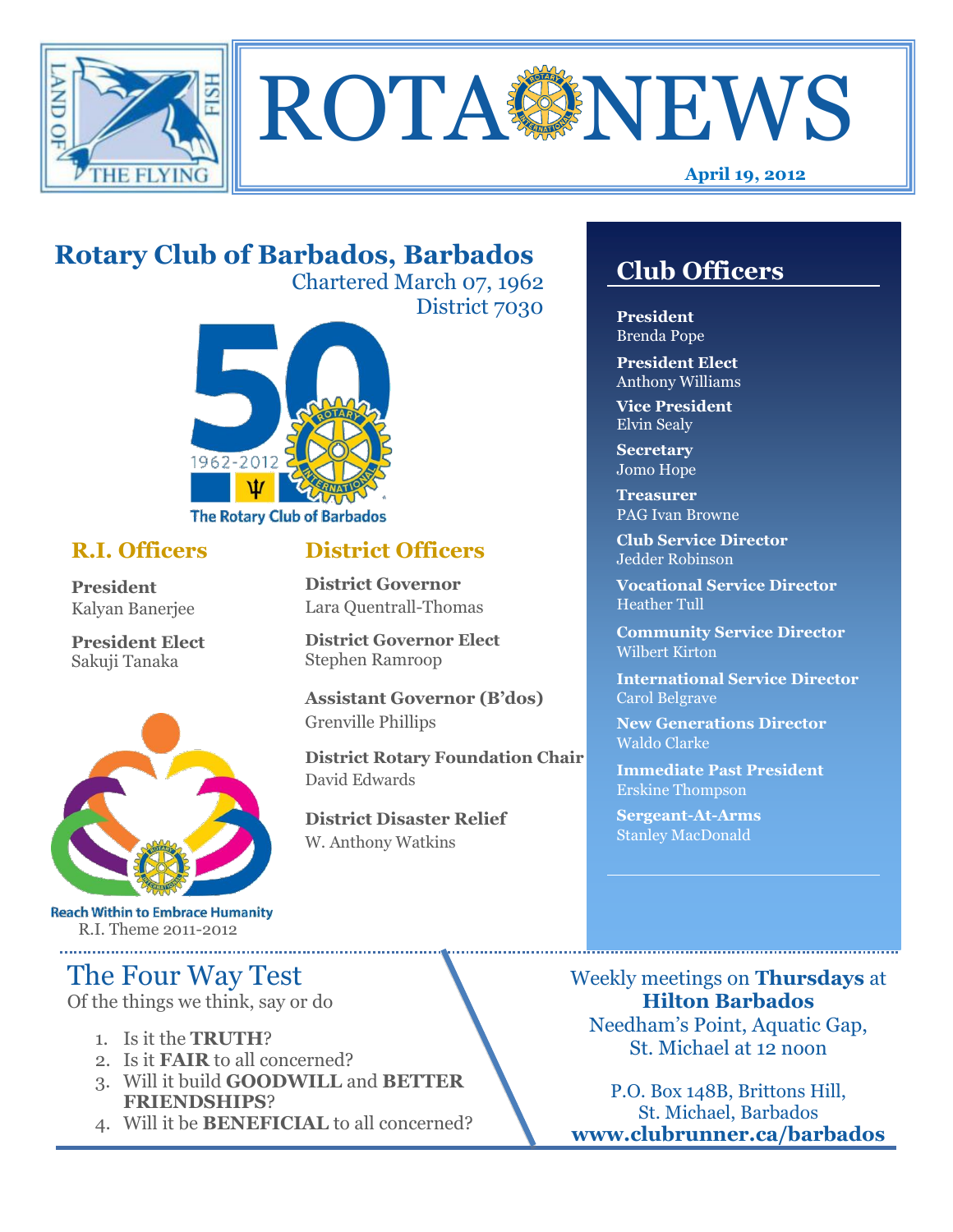#### **DISTRICT 7030 CONFERENCE 2012**

The recently concluded District Conference and PETS was held April 2<sup>nd</sup> -7<sup>th</sup>, 2012 aboard the Celebrity Millennium.

Special thanks to all Rotarians who attended this spectacular event.



*RI President Representative Rosemary Aragon (left) and partner Luis (right) with PDG David and Partner Donna (in middle)*



*DG Lara in nautical mode with District Public Relations Chair Milton Inniss*



*President Brenda Feeding Iguanas in Honduras*



*Participants listening intently during the Conference.*

### **ClubRunner**



*"Have you signed on to ClubRunner yet?* 

*At the very least you should sign on and change your username and/or your password.* 

*While you're there check also to see that the rest of your profile is correct: e.g. address, phone number, email address.* 

*You can also find your member ID number there."*

### **NOTICES**



Please be advised that:

Fellow Rotarians,

- 1) Rotarian Ron Turk is now at home after recovering from surgery last week. We wish him a speedy recovery and our prayers are with him.
- 2) Past President John Cabral is on the mend from a fall. We wish him well.

### **IN MEMORIAM**



**It is with the deepest regret that we advise of the passing of Harold Austin, father of Rotarian Donald Austin.** 

**On behalf of the Rotary family we convey our sincerest condolences to Rtn Donald and his family.**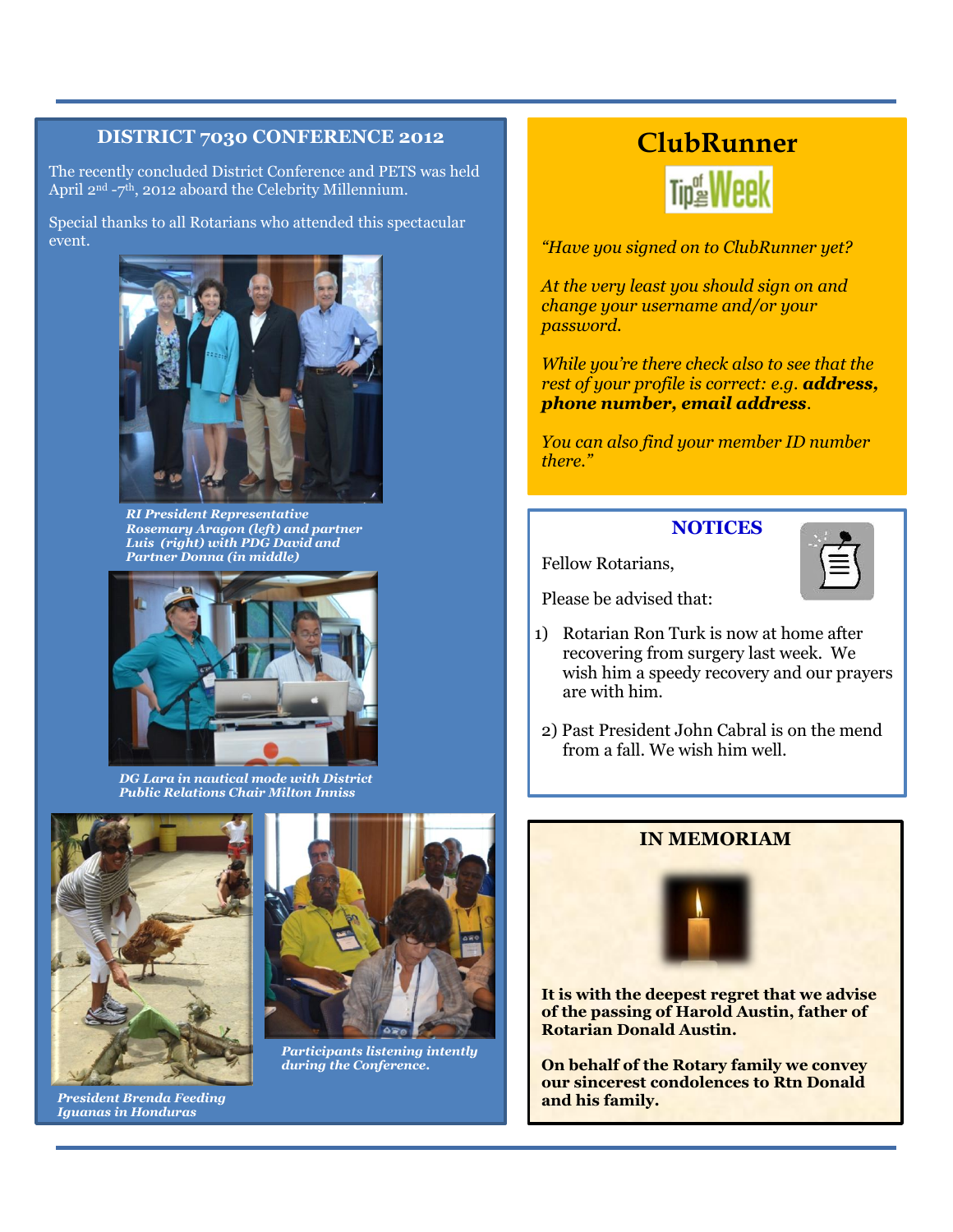# *ROTARY CLUB TRIVIA*



# ROTARY KNOWLEDGE CROSSWORD

| <b>ACROSS</b>                                | <b>DOWN</b>                                |
|----------------------------------------------|--------------------------------------------|
| 1. a source of grief at meetings             | 1. a key element of club service           |
| 2. young adults only                         | 2. follower of the Paul Harris vision      |
| 3. "this close" to ending                    | 3. in District $5130$ , grows by $1$ /year |
| 4. pass or fail test                         | 4. what Rotary wasn't in 1905              |
| 5. always atop self                          | 5. a goal of Rotary today                  |
| 6. where there is still work to do (letters) | 6. District Lifeline (abbrv)               |
| 7. HQ city                                   | 7.2012/2013 theme goal                     |
| 8. non-endemic country early 2012            | 8. a favorite RI color since 1985          |
| 9. What is needed to accomplish 6 down       |                                            |
| 10. Mr. Tanaka's first name                  |                                            |
| 11. # of service byways                      |                                            |